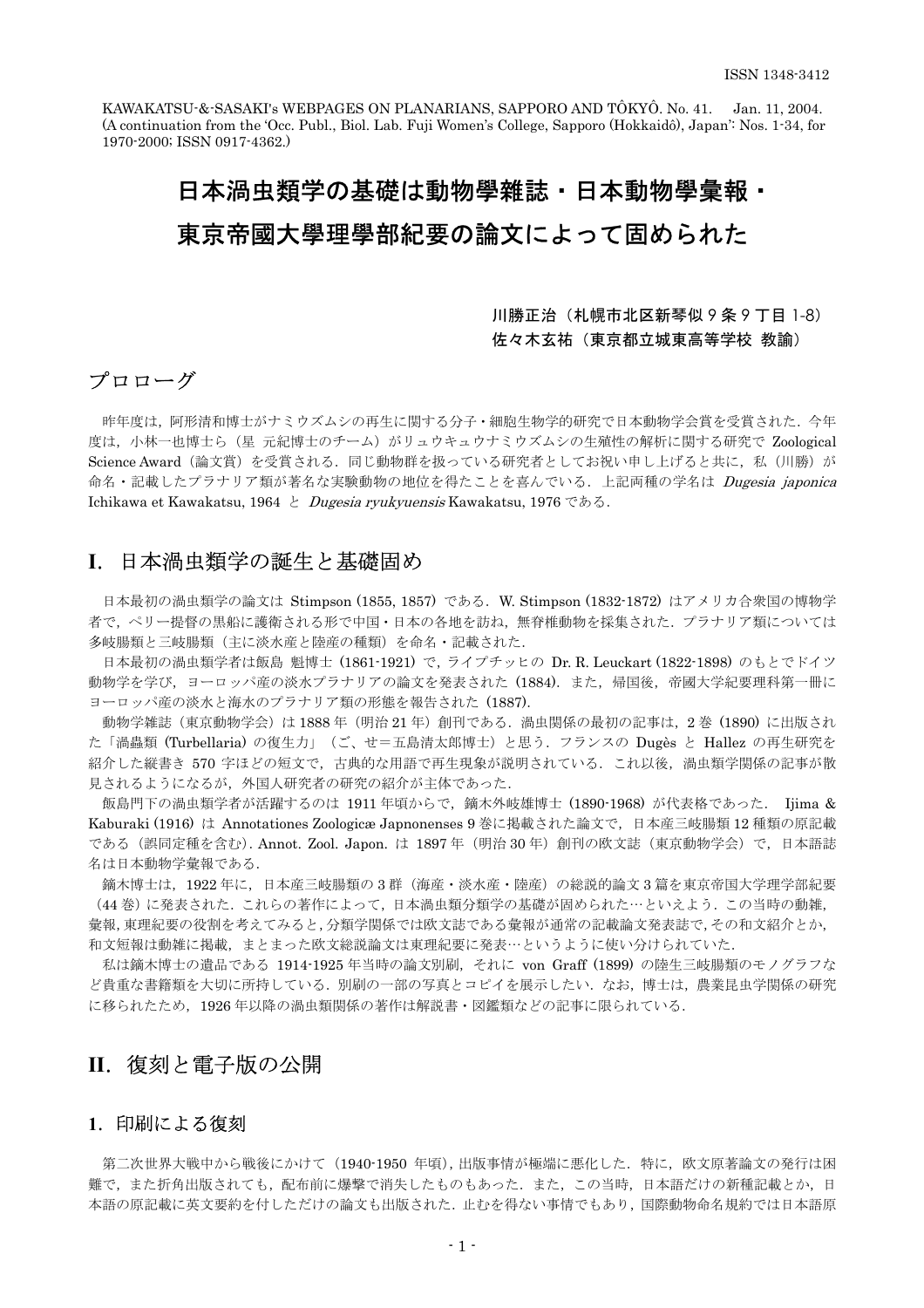記載も有効であるとしても, 西欧人分類学者には参照・引用することができない結果となった.

私は、渦虫分類学関係の日本語論文数編を英文解説つきで復刻・配布することを計画した. 出版には、在職当時,研究 費で維持していた不定期刊行の Occ. Publ., Biol. Lab. Fuji Women's College, Sapporo (Hokkaidô), Japan をあてた.こ れらの刊行物は次の通りである: 尾崎・岡本 (1944, Umagilla 属の 2 新種) by Kawakatsu (1983a); 加藤 (1943, Dugesia 属の 1 新種) by Kawakatsu (1983b); 加藤 (1947, Amphiscolops 属 1 新種; 1951, Convolutidae 2 新種) by Kawakatsu (1983c). また, 加藤光次郎博士 (1906-1981) の Polycladida of Japan (1944) は, 出版直後にほとんど焼 失したようである.これも英文解説を付して,88 頁の単行書の形に復刻・出版した (Kawakatsu, 1983d).

#### **2**.電子版による復刻

印刷による復刻は有用な手段であるが,出版と配布のための費用負担は,個人では難しい.私の退職後に,Dr. A. Faubel (Inst. für Hydrobiologie, Hamburg) から,戸澤 (1918) の Convoluta 属 2 新種の日本語による原記載論文のコピイ送 付と英文説明を依頼された. それは、動雑 30 巻 (1918) に分載 (3回) された日本語論文で、欧文要約も含まれていな い. とりあえず、コピイと解説を送ったあと、佐々木に電子版公表の技術的可能性を打診した. その結果が下記である. http://planarian.net/kswp/35/tozawa.pdf

上記電子版が置かれているドメイン名 http://planarian.net は,さきに触れた 'Occ. Publ., Biol. Lab. Fuji Women's College....' (1970 - 2000, nos. 1 - 34 まで出版)の継続オンライン誌である. KAWAKATSU-&-SASAKI's WEBPAGES ON PLANARIANS, SAPPORO & TÔKYÔ. ISSN: 1348-3412

前項で触れた Kaburaki (1922a, b, c) は日本産三岐腸類の分類学の基本的文献であるが,誤同定や旧い属名が使用さ れている.これら 3 論文に付されている原色図版 3 葉の復刻と詳細な英文解説が下記である. http://planarian.net/kswp/36/kaburaki.pdf

# **III**.新置換名―**Kaburaki (1922d)** と加藤 **(1950)**

Kawakatsu's Collection は渦虫類(大部分は三岐腸類)の世界中からの標本である.固定標本・切片標本などで,膨 大な量である (http://planarian.net/kswp/37/mexico.pdf を参照). 私の退職時に自宅に移し, 整理の終わった分から Universiteit van Amsterdam の Zöologisch Museum に送付している.同博物館の Dr. R. Sluys との共同研究の材料 で,標本の保管のことも考えた上での決断であった(ただし,タイプシリーズの一部は国立科学博物館に保管する約束). 現在,上記標本に基づいて原稿化したもののひとつが下記である.

Five new species of land planarians from Japan (Platyhelminthes, Tricladida, Bipaliidae), with a morphological review of all Japanese bipaliids and a biogeographic overview of Far Eastern species (by Kawakatsu, Sluys & Ogren).

Kaburaki (1922d) は中国の浙江省産のコウガイビルを Bipalium cantori (Wright, 1860) として彙報 10 巻に報告, 加藤 (1950) は山西省産の標本を同種と考え、動雑 59 巻に報告された (和文). 上記種は 'Dunlopea Cantoria'として浙 江省から報告されたが,外形だけによる記載で,現在は,集合群に移されている: Diversibipalium cantori (Wright, 1860).

これらの報告を比較検討した結果, Kaburaki (1922d) と加藤 (1950) の記録はそれぞれに別種で,また D. cantori の記述とも一致しないことが判明した. すなわち、学名がない2種には、原著者名にちなんだ新名 (new name) を与え ることにした. Kawakatsu et al. (Ms.) に入れるために復刻したこれら 2 新種の交接器官図のコピイを展示したい.

#### エピローグ

分類学は基礎的な学問で、旧い断片的な報告 ―たとえ、日本語だけの記録でも― を無視することはしない. 80~85 年も前の動雑や彙報の論文でも,分類学者にとっては貴重な文献である.また、先達の仕事を現在に蘇らせることも,そ の責務であろう.

#### \*\*\*\*\*\*\*\*\*\*\*\*\*\*\*\*\*\*\*

Poster Presentation by Kawakatsu & Sasaki at the Occasion of the 74th Ann. Meet. of the Zool. Soc. of Japan Held in Hakodate, on September 17-19, 2003. http://planarian.net/kswp/41/oldpaper.pdf

[The foundation of turbellariology in Japan was consolidated by papers published in the 1880-1925 Age of the Zoological Magazine, Annotationes Zoologicae Japonenses, and the Journal of the College of Science, Imperial university of Tokyo.] In Japanese.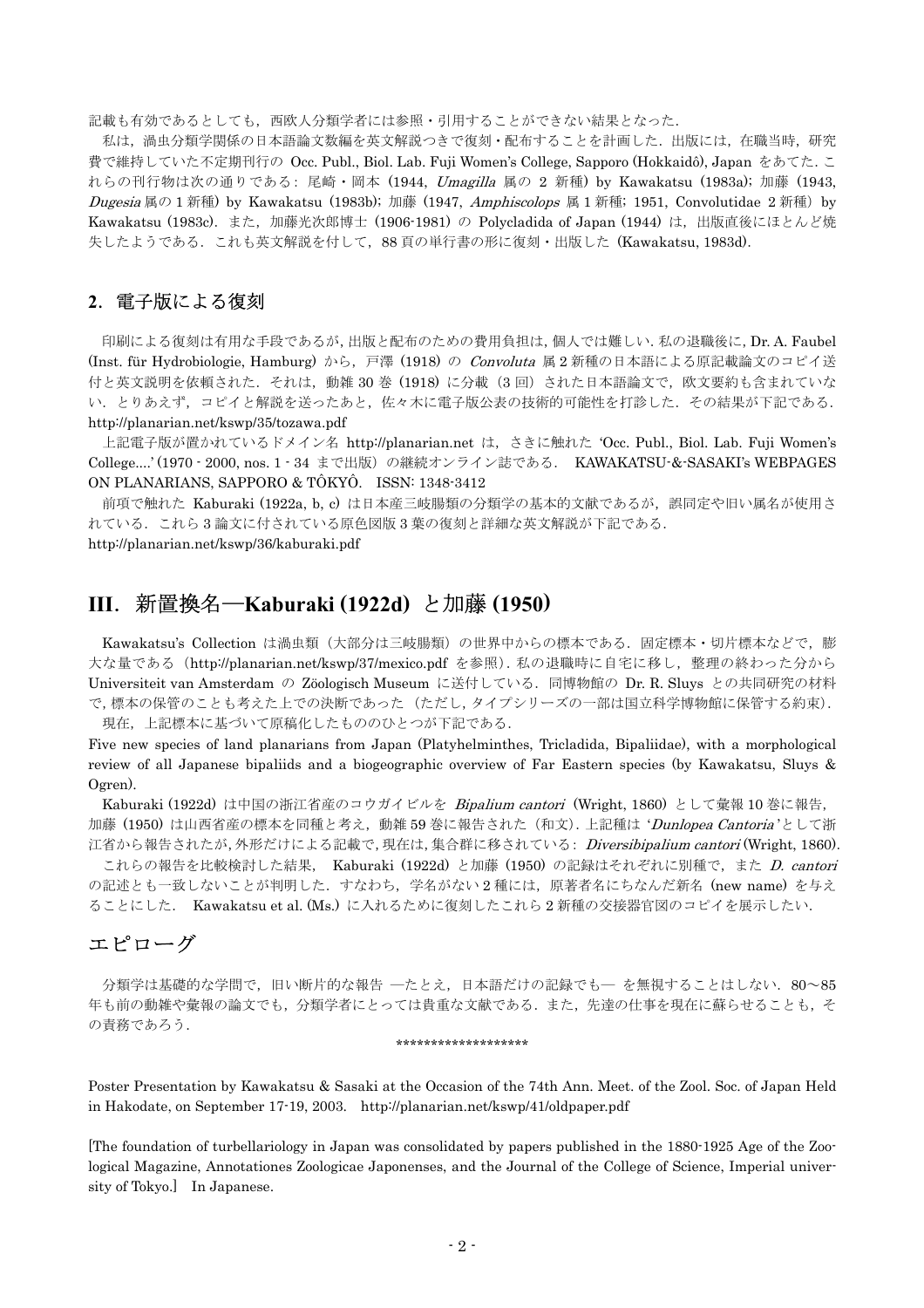#### **References**

- Graff, L. von, 1899. Monographie der Turbellarien. II. Tricladida Terricola (Landplanarien). Pp. i-ixv + 1-574; Atlas von Achtundfunfzig Tfeln zur Monographie der Turbellarien. II. Tricladida Terricola (Landplanarien). Pls. I-LVIII. Verlag von Wilhelm Engelmann, Leipzig.
- Iijima, I., 1884. Untersuchungen über Bau und die Entwicklungsgeschichte der Süsswasser-Dendrocölen (Tricladen). Zeitschr. Wiss. Zool., 40: 359-464 + pls. XX-XXIII.
- Iijima, I., 1887. Über einige Tricladen Europas. Jour. Coll. Sci. Imp. Univ. Tokyo, 1: 337-358 + pl. XXV.
- Ijima, I. & Kaburaki, T., 1916. Preliminary descriptions of some Japanese Triclads. Annot. Zool. Japon., 9: 153-171.

Kaburaki, T., 1922a. On some Japanese freshwater triclads; with a note on the parallelism in their distribution in Europe and Japan. Jour. Coll. Sci., Imp. Univ. Tokyo, 44, Art. 2: 1-71 + pl. I.

- Kaburaki, T., 1922b. On some Japanese Tricladida Maricola, with a note on the classification of the group. Jour. Coll. Sci., Imp. Univ. Tokyo, 44, Art. 3: 1-54 + pl. I.
- Kaburaki, T., 1922c. On the terrestrial planarians from Japanese territories. Jour. Coll. Sci., Imp. Univ. Tokyo, 44, Art. 4: 1-54 + pl. I.
- Kaburaki, T., 1922d. Notes on some terrestrial planarians. Annot. Zool. Japon., 10: 155-160.
- Katô, K., 1943. On Japanese fresh-water planarians. Botany & Zoology, Tôkyô, 11: 628-630. (In Japanese.)
- Katô, K., 1944. Polycladida of Japan. Jour. Sigenkagaku Kenkyusho, 1, (3): 257-318 + pls. XXVI-XXIX.
- Katô, K., 1947. A new species of Alloeocoela Turbellaria (Amphiscolops). Seibutsu (Suppl.), (1): 58-60. (In Japanese.)
- Katô, K., 1950. On some Turbellarians from Sanshi, North China. Zool. Mag., 59: 188-190. (In Japanese.)
- Katô, K., 1951. Convoluta, an Acoelous Turbellarian, destroyed the edible clam. Misc. Rep. Res. Inst. Nat. Res., (19-21): 64-47. (In Japanese, with English summary.)
- Kawakatsu, M., 1983a. A commentary on the late Dr. Y. Ozaki's 1944 paper in Japanese describing two new species of the genus Umagilla (Turbellaria, Neorhabdocoela), with its reproduction. Occ. Publ., Biol. Lab. Fuji Women's College, Sapporo (Hokkaidô), Japan, (8): 1-16.
- Kawakatsu, M., 1983b. A commentary on the late Dr. K. Katô's 1943 paper in Japanese including the original description of *Dugesia izuensis* (Turbellaria, Tricladida, Paludicola), with its republication. Occ. Publ., Biol. Lab. Fuji Women's College, Sapporo (Hokkaidô), Japan (9): 1-8.
- Kawakatsu, M., 1983c. Commentaries on two Japanese papers of the late Dr. K. Katô describing new species of acoelous Turbellarians, with their republication. Occ. Publ., Biol. Lab. Fuji Women's College, Sapporo (Hokkaidô), Japan, (10): 1-12.
- Kawakatsu, M., 1983d. A Commentary on "Polycladida of Japan", a Paper by the Late Dr. Kôjirô Katô Published in 1944, with Its Reprint Edition. Pp. 1-88. Toppan Printing Co., Ltd., Sapporo.
- Kawakatsu, M., Mitchell, R. W., Sluys, R. & Sasaki, G.-Y., 2002. A list of triclad Turbellarians from México in Kawakatsu's Collection. http://planarian.net/kswp/37/mexico.html
- Kawakatsu, M. & Sasaki, G.-Y., 2001. A commentary on a Japanese paper by the late Mr. T. Tozawa in 1918 describing two new Vorticeros species (Plathelminthes, "Turbellaria", Prolecithophora), with its electronic reproduction. http://planarian.net/kswp/35/tozawa.pdf
- Kawakatsu, M. & Sasaki, G.-Y., 2002. An electronic reproduction of the late Dr. T. Kaburaki's three color plates attached to his 1922 papers on Japanese marine, freshwater and land planarians (Plathelminthes, "Turbellaria", Tricladida), with a taxonomic commentary. http://planarian.net/kswp/36/kaburaki.pdf
- Kawakatsu, M., Sluys, R. & Ogren, R. E., Ms. Five new species of land planarians from Japan (Platyhelminthes, Tricladida, Bipaliidae), with a morphological review of all Japanese bipaliids and a biogeographic overview of Far Eastern species.
- Ozaki, Y. & Okamoto, Y., 1944 Two new species of the genus *Umagilla* (Turbellaria, Neorhabdocoela). Jour. Sci. Hiroshima Univ., ser. Zool., 10, Art. 12: 201-211. (In Japanese, with English summaries.)
- Stimpson, W., 1855. Description of some new marine Invertebrata. Proc. Acad. Nat. Sci. Philad., 7: 375-384.
- Stimpson, W., 1857. Prodromus descrptionis animalium evertebratorum quae in Expeditione ad Oceanum, Pacificum Septentrionalem a Republica Federata missa, Johanne Rodgers Duce, observavit et descripsit. I. Turbellaria Dendrocoela. Proc. Acad. Nat. Sci. Philad., 9: 19-31.
- Tozawa, T., 1918. On the new species of Japanese Rhabdocoela. Zool. Mag., 30: 77-80, 111-115 + pl. III; 196-199 + pl. IV. (In Japanese.)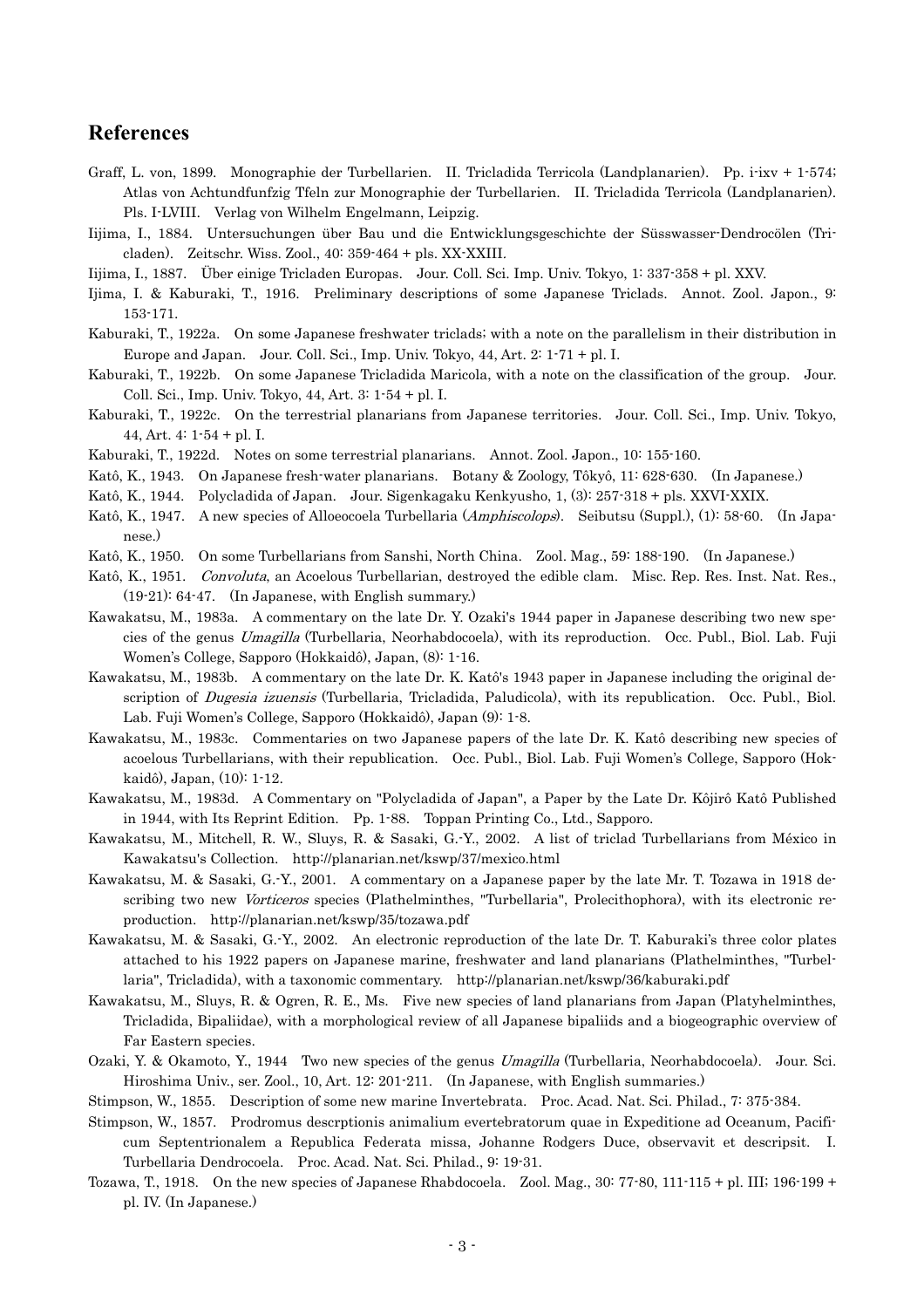| 日<br>froi<br>⊳<br>٢Ú<br>٠<br>Invertebrat<br>Philadelphia<br>marine<br>٠<br>Sci<br>٠<br>nen<br>Nat.<br>the<br>ad.<br>٠<br>ω<br>pag<br>Š<br>ď<br>Proc.<br>some<br>first<br>۹<br>o<br>The<br>Seas<br>Descriptions<br>٠<br>Japanese<br>page.<br>first<br>The | $\mathbf{r}$<br>NATURAL SCIENCES OF PHILADELPHIA                      | $\frac{12}{1}$<br>ulimus globosus, supra perpheriam fascià unicà, rufa, obscurissina ornatus, apertura maxime obliqua, forma equicales, roumdata; labrum dibo-cinereum anticae, apertura proprietativa di controlle di controlle di controlle di<br>ā<br>Ĕ<br>515<br>5<br>und by<br>found<br>entirely<br>the elytra loss deep and less crenate was<br>only specimen left, the pygidium is entire<br>with the furrows of the elytra less<br>at Panama: in the only speciments<br>the elytra, as in other Cercyons.<br>$\overline{5}$<br>185<br>$\cdot$ $\cdot$<br>$\cdot$<br>ой.<br>С<br>$\frac{1}{2}$<br>PROCEEDINGS<br>BAIRD<br>.<br>اس | <i>Haidat</i> in provincia Oregon <i>I. Nicklaiane</i> , Len, eer. tabula vi, patris miti.<br>Amos Bianey, Doctoria, (Terrestrial Molluska, iii. t. vi. fig. 1, icon in meato<br>positi, vol. ii. p. 120). Sed differt ab hac specie et ab <i>II.</i><br>tibus facile noscitur.<br>1. C. * a g a n brevius ovatum, posite a catum, convexum, nigrum sthoiti-<br>dum, subilitet favo-pubescens, conferim practialitum, elytris profunde striatis,<br>attivis reachiss, elytroteo patec, papius interstitis externis et<br>Carrrortzungung.<br>़ | leits inter rugas incrementales volventibus ornata; apertura oviformis, purtem<br>spiră elevată, acută sutură impressă, anfr. ternis convexis, lineis crassis paral-<br>Diam.<br>cinerea<br>testa dimidiam æquante; columella plicata, pariete callo allo indutà.<br>Ē<br>albidå,<br>Testa oblongo-ovata solidiori,<br>SUCCINEA LINEATA.<br>(Communicated by the Smithsonian Institution.) | ' In provincià Nebraska, ad flumen 'Ycllowstone' prope Fort Union specimina<br>plurima collegit Dr. F. V. Hayden<br>et spira breviori differt. Cognosciur inter Succinesa Americanas testà solidiori,<br>aperturà oviformi, et specialiter lineis volventibus in anfr. ultimo positis<br>6, alt. 12 mill.<br>Asvezzia arxistra. Polypet sionaned, slighly tspering towards the month.<br>as long ra the tofy, when the distribution of stripes ; tentaetha bright blue,<br>as long the tofy, when the strip is series of oblog, somewhat irregula<br>POLTPL<br>ub.<br>$ \frac{2}{5}$ $\frac{1}{4}$ $\frac{8}{4}$ $\frac{3}{4}$<br>OF NATURAL SCIENCES | Prodromus descriptionis animalium everabratorum ques in Expeditione ad Real de la Septembre de Salonia de la S<br>Description de la Septembre de la Septembre Pederata missa, folamme<br>2. Convenint annuarisca. Large, branching pale orange; tobe straight, and political (darster when young); polypes transparent, which a few short linear spients of the sloot linear spients of the sloot linear spients of the | PARS. I. TURBELLARIA DENDROCŒLA.<br>Сомагастов одиникат възникати.<br>W. STIMPSON. <sup>*</sup><br>PHITADELPHIA | <i>Menocial</i> auctoriate Servirran, (Beitrage ant Nut. der Turbellarien,) locum<br>et Turbellarien et Shervon, mini videur esterre Durgena in Turbellarien, locum<br>et Turbell, (Bont Proc. Nat. Hist, 17, 210.) Gasteropodum est gen<br>Species nonnullas dubias vei non plene descriptias quarum exemplis non occurri, non tentatum est hic generatim distribuere. Index omnium tamen in cl.<br>Curri, non tentatum est hic generatim distribuere. Index omnium tamen in<br>3. Accrossing a anticity. Nathrose-abspect, proper surface only polyicistas;<br>a crossing a anticity, Nathrose-abspect, its argue and the second in the control of an and problem of an including the second in the figure in t<br>some of<br>Chinese<br>the<br>눵<br>Descriptions | Cum Drasusco nomen Dendroceda totas tribui applico. Divisiones ejusdem<br>vero Ceridae et Aceridea, formas affines, e. g., Sydochus et Leptoplana separant; et<br>1855.<br>$\frac{1}{2}$ | Sic ease-<br>Apertura genitales duas<br>genera admodum diversa, e. g., Euryiepas et Planaria, approximant.<br>cundum aperturarum genitalium numerum divisi.†<br>EURYLEPTIDA.<br>Subtribus I. DIGONOPORA.<br>1883<br>$\infty$<br><b>MAR</b> | Caput plicis tentacularibus<br>Os ante medium situm. Ocelli<br>THYBANOZOON, Grude. (Actin. Echinod. u. Würmer d. Mittelmeeres, 54.1840)-<br>(pseudotentaculis, Quatrey.) dusbus frontalibus. Os ante<br>numerosi prope extremitatem anteriorem siti. Maricolas<br>Corpus planum, dilatatum, læve v. papillosum.<br>Dy Mertilem & Thompson, Merchant circet above Fourth.<br>ANNIQUE CHE SHE STANDER<br><b>VIRATREF</b> | † Dr. Carolus Girard figurarum ineditarum suorum generum et specierum<br>novarum mihi benigne usum dedit, quibus eorom characteres et affinitates desig-<br>* Communicated by the Smithsonian Institution.<br>nare possum.<br>1857.]<br>1850. | Federata<br>quae<br>descriptionis animalium evertebratorum<br>Republica<br>Septentrionalem<br>Pacificum<br>Oceanum,<br>Prodromus<br>್ದರ<br>1857.<br>Expeditione<br>$W_{\bullet}$ ,<br>Stimpson,<br>Ę |
|----------------------------------------------------------------------------------------------------------------------------------------------------------------------------------------------------------------------------------------------------------|-----------------------------------------------------------------------|------------------------------------------------------------------------------------------------------------------------------------------------------------------------------------------------------------------------------------------------------------------------------------------------------------------------------------------------------------------------------------------------------------------------------------------------------------------------------------------------------------------------------------------------------------------------------------------------------------------------------------------|------------------------------------------------------------------------------------------------------------------------------------------------------------------------------------------------------------------------------------------------------------------------------------------------------------------------------------------------------------------------------------------------------------------------------------------------------------------------------------------------------------------------------------------------|--------------------------------------------------------------------------------------------------------------------------------------------------------------------------------------------------------------------------------------------------------------------------------------------------------------------------------------------------------------------------------------------|-------------------------------------------------------------------------------------------------------------------------------------------------------------------------------------------------------------------------------------------------------------------------------------------------------------------------------------------------------------------------------------------------------------------------------------------------------------------------------------------------------------------------------------------------------------------------------------------------------------------------------------------------------|-------------------------------------------------------------------------------------------------------------------------------------------------------------------------------------------------------------------------------------------------------------------------------------------------------------------------------------------------------------------------------------------------------------------------|-----------------------------------------------------------------------------------------------------------------|---------------------------------------------------------------------------------------------------------------------------------------------------------------------------------------------------------------------------------------------------------------------------------------------------------------------------------------------------------------------------------------------------------------------------------------------------------------------------------------------------------------------------------------------------------------------------------------------------------------------------------------------------------------------------------------------------------------------------------------------------------------------|------------------------------------------------------------------------------------------------------------------------------------------------------------------------------------------|--------------------------------------------------------------------------------------------------------------------------------------------------------------------------------------------------------------------------------------------|------------------------------------------------------------------------------------------------------------------------------------------------------------------------------------------------------------------------------------------------------------------------------------------------------------------------------------------------------------------------------------------------------------------------|-----------------------------------------------------------------------------------------------------------------------------------------------------------------------------------------------------------------------------------------------|------------------------------------------------------------------------------------------------------------------------------------------------------------------------------------------------------|
| Chinese and<br>1855.<br>$\ddot{w}$ .<br>٠<br>375-389<br>Stimpson,<br>the                                                                                                                                                                                 | U)<br>$\frac{\partial}{\partial t}$<br>4<br>$\ddot{\phantom{0}}$<br>ŵ | $\frac{1}{\sqrt{2}}$                                                                                                                                                                                                                                                                                                                                                                                                                                                                                                                                                                                                                     |                                                                                                                                                                                                                                                                                                                                                                                                                                                                                                                                                |                                                                                                                                                                                                                                                                                                                                                                                            | ${\tt AGADEMY}$                                                                                                                                                                                                                                                                                                                                                                                                                                                                                                                                                                                                                                       |                                                                                                                                                                                                                                                                                                                                                                                                                         | E<br>O                                                                                                          | the new marine invertebrata from<br>1855.<br>Japanese Seas.<br>$\ddot{r}$ .<br>Stimpson,<br>ੇ<br>ਸੂਬ                                                                                                                                                                                                                                                                                                                                                                                                                                                                                                                                                                                                                                                                | VOL. VII. 1854,                                                                                                                                                                          |                                                                                                                                                                                                                                            |                                                                                                                                                                                                                                                                                                                                                                                                                        |                                                                                                                                                                                                                                               |                                                                                                                                                                                                      |

 $\epsilon$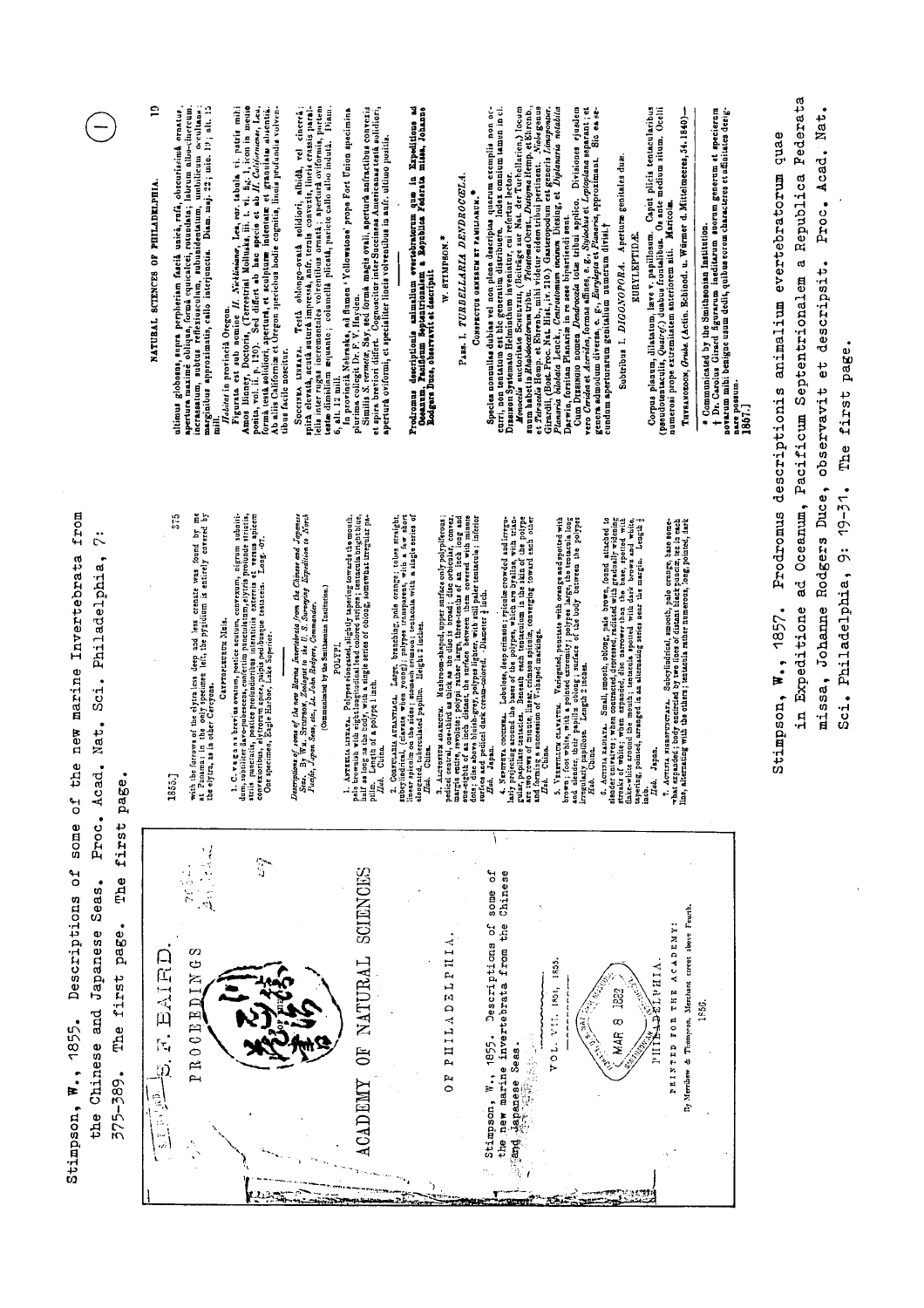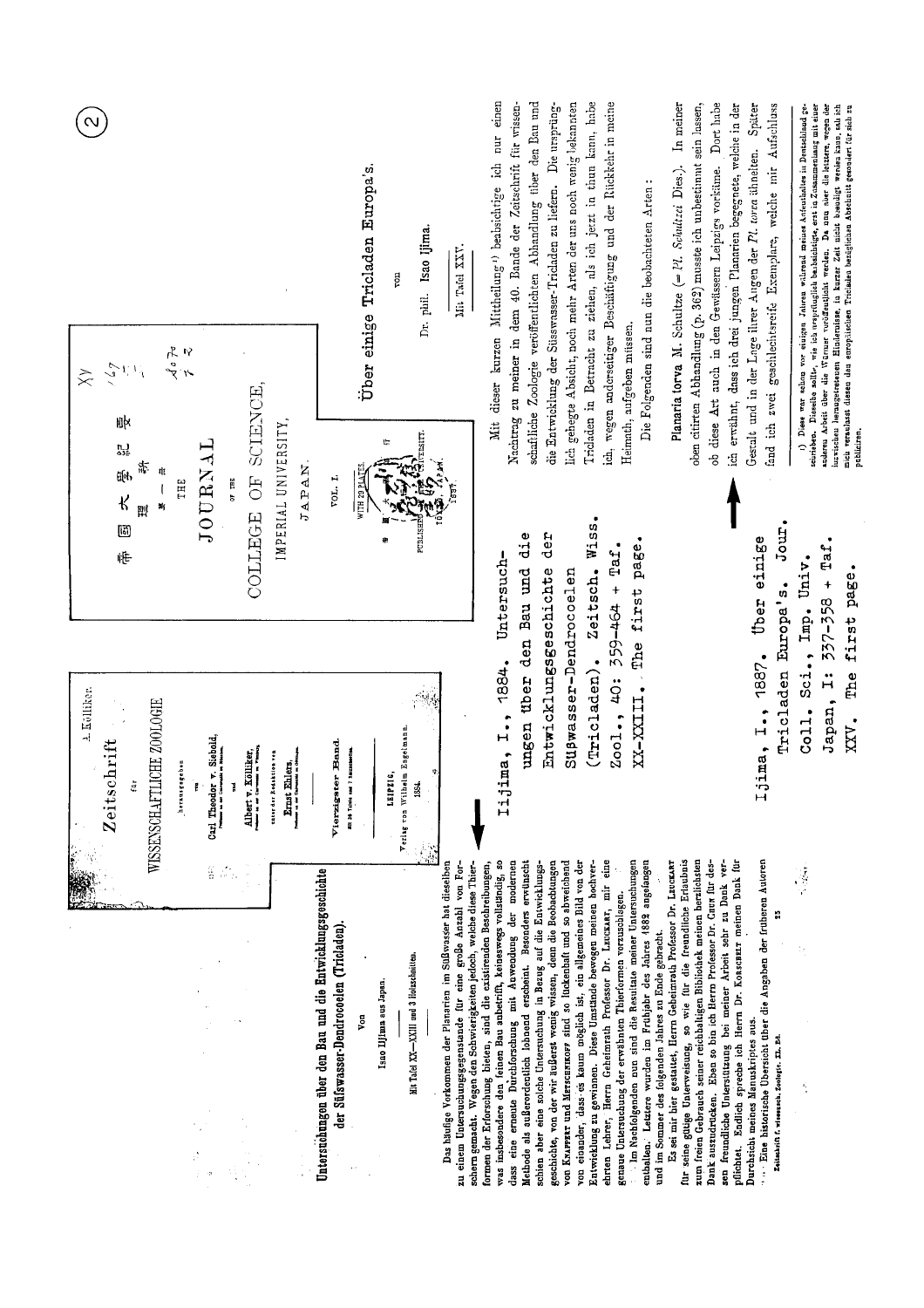

Cover Pages of original reprints of 6 papers by the late Dr. T. Kaburaki.

- Top-left. Ijima, I. & Kaburaki, T., 1916. Preliminary Descriptions of some Japanese Triclads. Annot. Zool. Japon., 9: 153-171.
- Top-middle. Kaburaki, T., 1917. Notizen über japanische Tricladen. Annot. Zool. Japon., 9: 325-333.
- Top-right. Kaburaki, T., 1922. Notes on some terrestrial planarians. Annot. Zool. Japon., 10: 155-159.
- Bottom: Title pages of Kaburaki's (1922a, b, c) 3 planarian papers published in the Journal of the College of Science, Imperial University of Tokyo, 44 (Arts 2-4). See the following web article. http://planarian.net/kswp/36/kaburaki.pdf